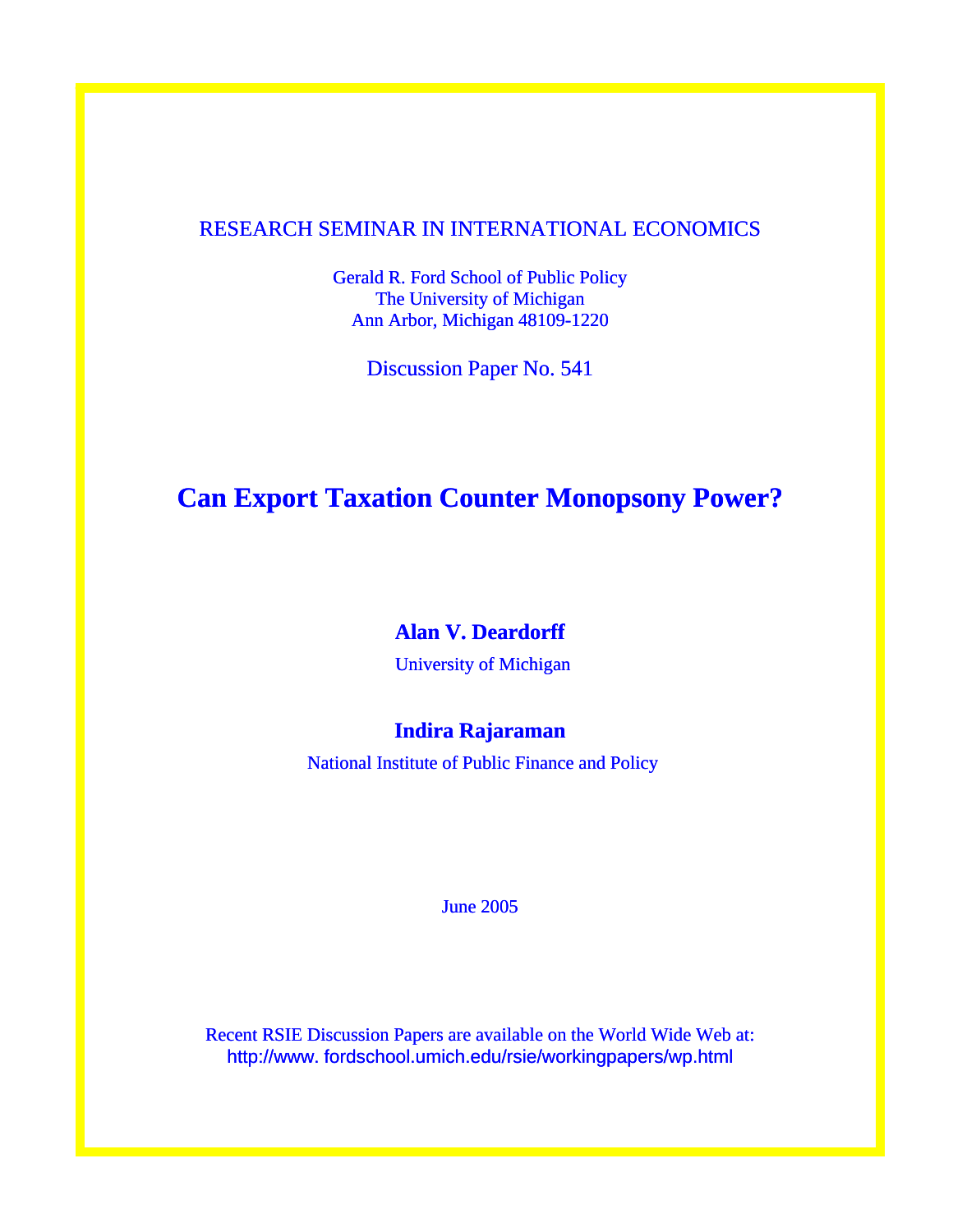## **June 2005**

# **Can Export Taxation Counter Monopsony Power?**

## **Alan V. Deardorff**

University of Michigan Ann Arbor, MI, USA

## **Indira Rajaraman**

National Institute of Public Finance and Policy New Delhi, India

Abstract:

This paper explores the implications for trade policy of buyer concentration in markets for primary commodity exports of developing countries. Simple partial equilibrium models of monopsony and oligopsony show that the best available policy for the exporting country may be to tax exports so as to extract some of the profits of the monopsonist, even though doing so actually worsens the distortion caused by the buyer's market power. The paper also explores the general equilibrium implications of these results for factor markets and for patterns of trade.

JEL Numbers: F12, F13, H21

Keywords: commodity exports, monopsony, oligopsony, optimal export tax

Corresponding author: alandear@umich.edu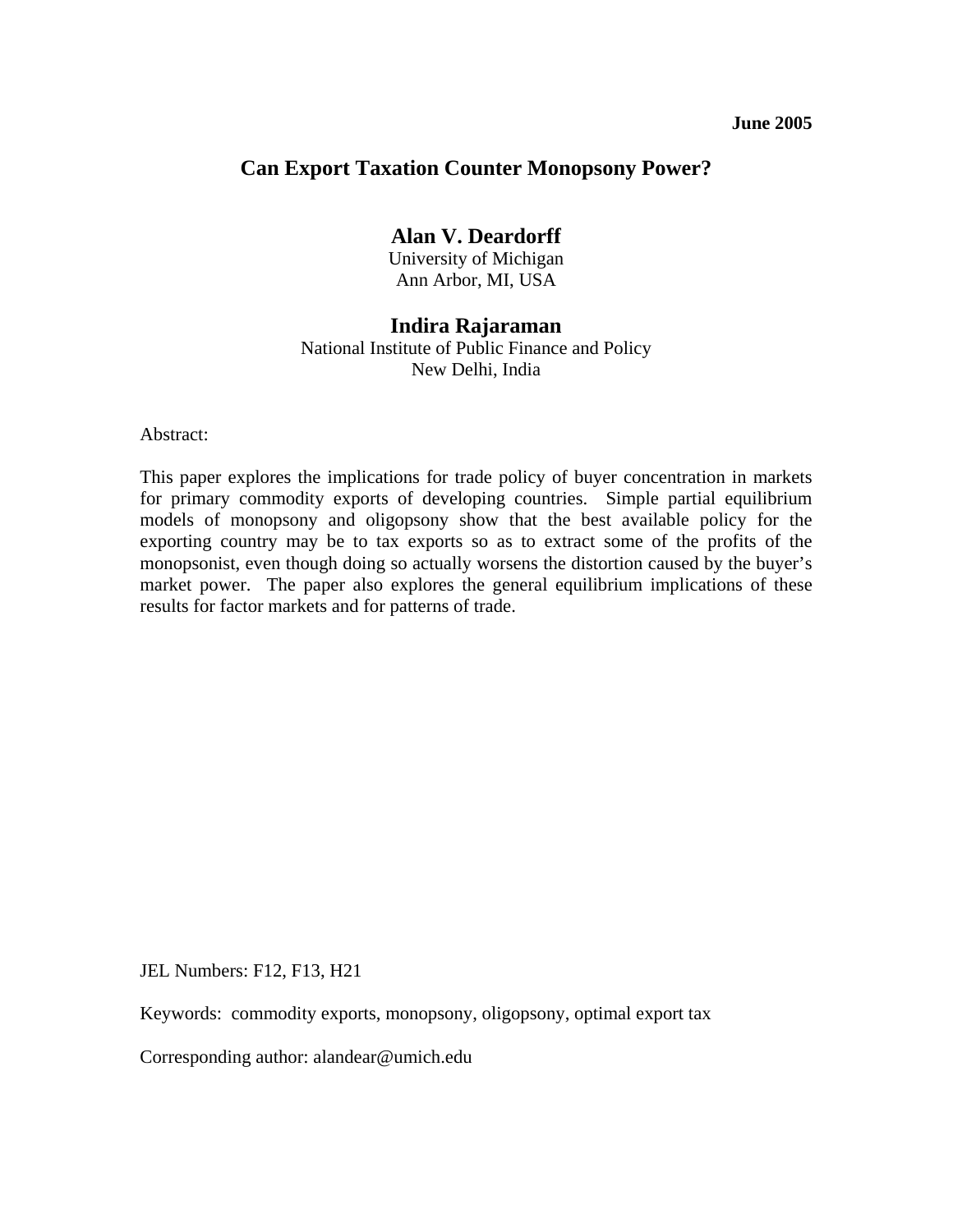## *I. Introduction*

This paper explores the implications for trade policy of buyer concentration in markets for primary commodity exports of developing countries. This was the case in colonial times for countries whose trade was delegated by a foreign colonial power to a single trading company such as the British East India Company. But it has become relevant again today with the markets for primary product exports of developing countries increasingly dominated by small numbers of multinational buyers. Section II presents evidence of the trend towards small numbers of dominant buyers for two primary commodities, cocoa and coffee, as an outcome of mutually reinforcing political economy and technological forces. We use simple partial equilibrium models in section III, first for monopsony and then for oligopsony, to show that the best available policy for the exporting country may be to tax exports so as to extract some of the profits of the monopsonist, even though doing so may actually worsen the distortion caused by the buyer's market power. Section IV turns to models of general equilibrium to determine the broader implications of these results for factor markets and for patterns of trade. Section V concludes.

The argument here for use of an export tax is very much analogous to the argument for using an import tariff when confronting a foreign exporting monopoly or oligopoly. As argued by Brander and Spencer (1981), a country that imports from a monopoly seller can use a "rent-extracting tariff" to appropriate part of the monopolist's profit and make itself better of, as a country, by doing so. The argument here is exactly the same, but for what a country sells rather than for what it buys. Like the rentextracting tariff, the argument here is also, in a sense, similar to the even older "optimal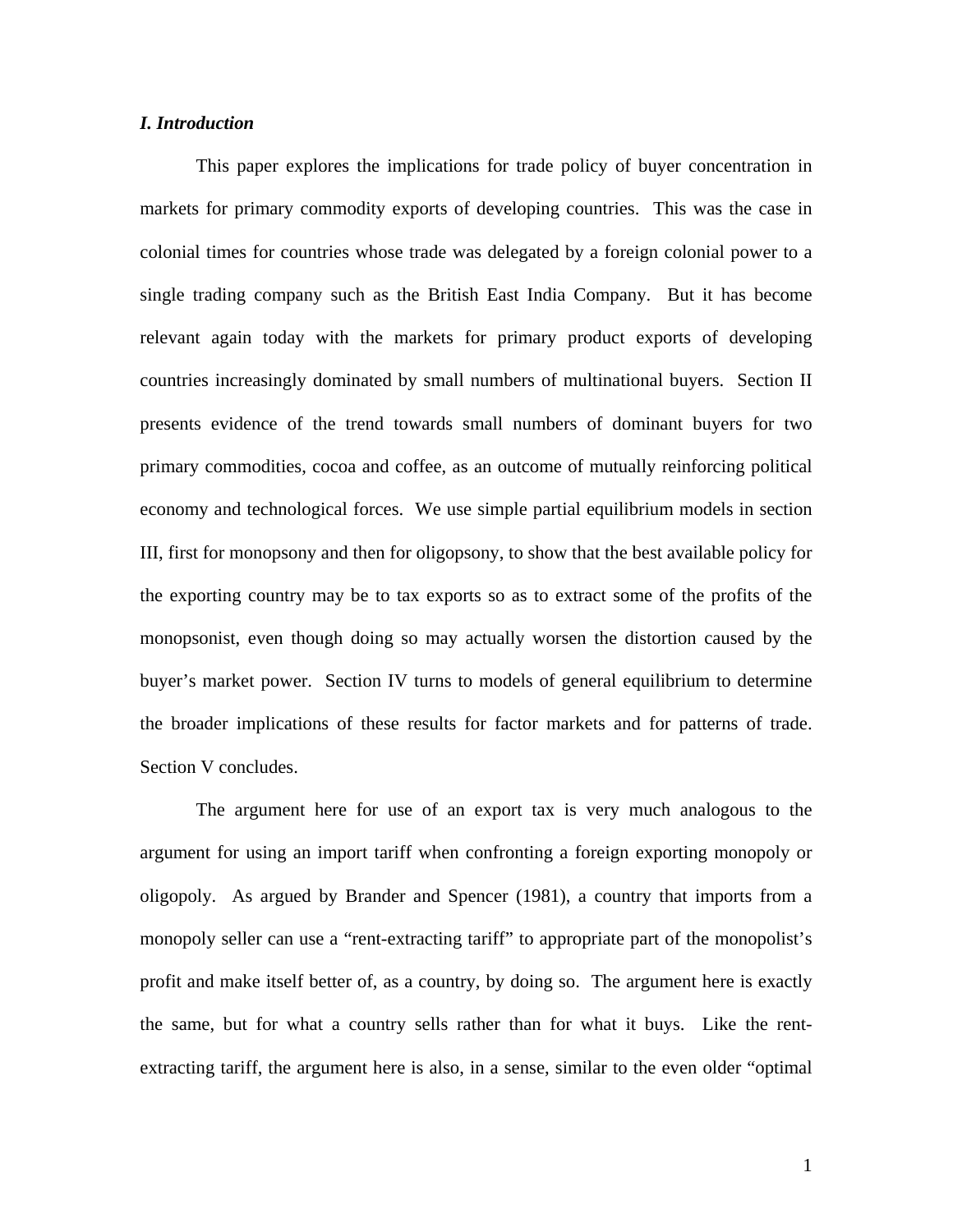tariff" argument of trade theory (Johnson, 1954), in which a large country can use a tariff to alter its terms of trade in its favor. Here the country is not large enough to influence world prices, but it is by definition large enough relative to its monopsonist buyer to influence the price that the buyer pays. And it is this price, not the world price, that enters its terms of trade.

#### *II. Buyer Concentration*

The trend towards buyer market power is an outcome of two forces. One was the closure in producing countries of state-controlled buying agencies, which offered guaranteed minimum prices with buying quotas. This resulted in increased risk and uncertainty for producers. The second was expanded scales of operation at the manufacturing end, which led to manufacturers of the final product spinning off their primary processing capacity. This led in turn to a few large scale primary processors capturing production at source, to meet the volume and timing requirements of the final product manufacturers (Kieffer, 2000) with simultaneous technological developments in processing enabling pooling of raw material of varying qualities and therefore larger scales of operation. The two forces mutually reinforced the trend towards a few-buyer, many-seller market. There is documented, but unsystematic, evidence across many primary commodities of "growing asymmetry in the value chain – between the fragmentation at the producing end of these chains, and the concentration at the buying and retail ends" (Kousari, 2005: 3).

The abolition of state-run marketing boards has been a standard condition attached to structural adjustment programmes of the IMF and the World Bank (WTO,

2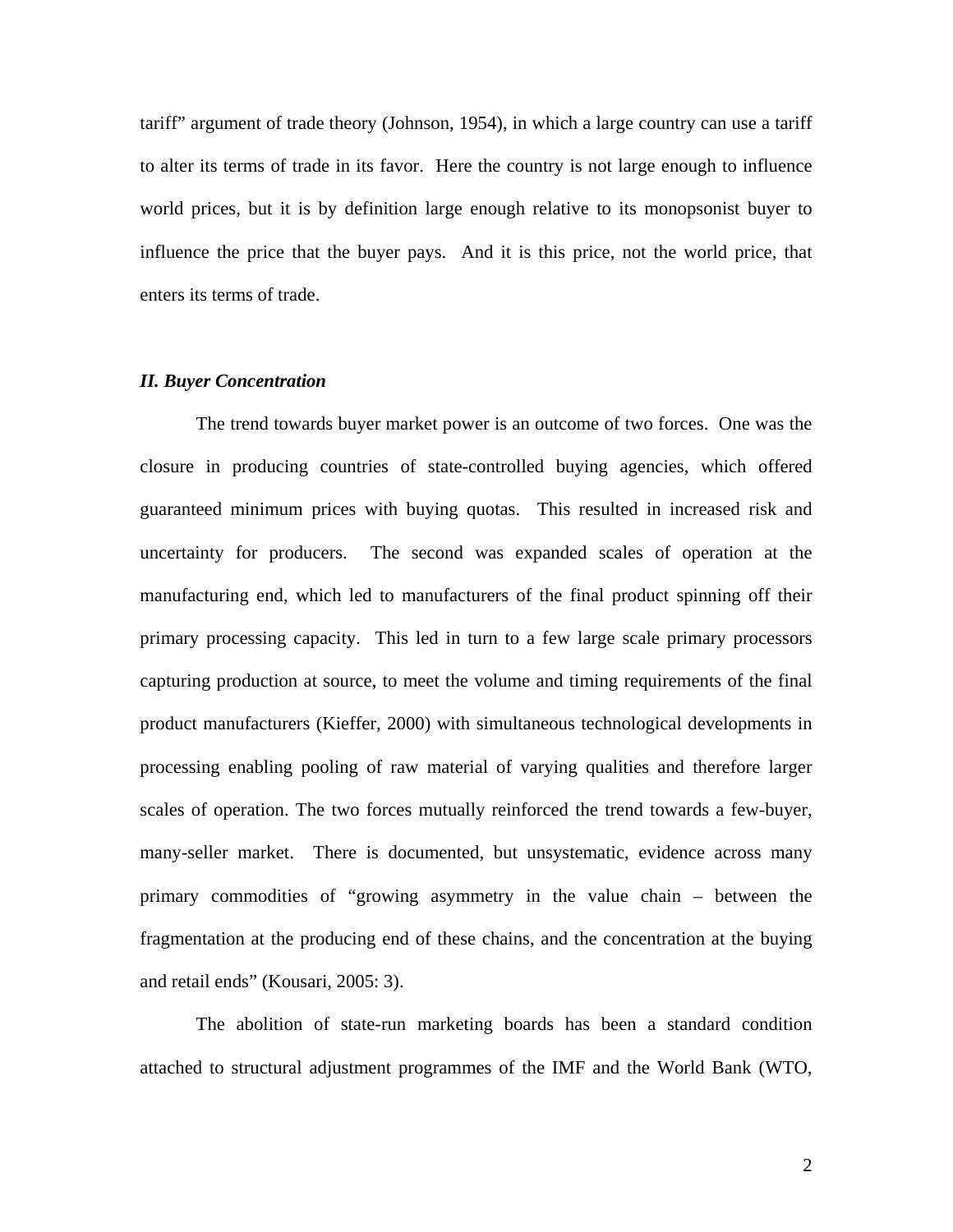2003:4; Fitter and Kaplinsky, 2001: 78). The market for cocoa in Cote d'Ivoire, the largest producer, is judged to have returned, after a forty-five year hiatus, to the practices of the colonial period, with the dismantling in 1999 of the Caisse de Stabilisation, the cocoa marketing board, in response to persistent pressure (Losch, 2002: 213). The commodity boards were seen as non-transparently taxing farmers. But with the removal of guaranteed minimum prices, and the affordable credit that guaranteed prices enabled, this opened the door to control by international trading companies. The cocoa market is dominated by three firms today, Archer Daniels Midland (ADM), Barry-Callebaut and Cargill, with a roughly two-third combined share of global purchasing. Concentration in coffee is somewhat less marked, with the top ten firms accounting for two-thirds of global purchases of the bean (Fitter and Kaplinsky, 2001: 79), but it goes back further in time. The four-firm concentration ratio for coffee in 1963 is estimated to have been at 52 percent (McLaren, 1996:3). The International Coffee Agreement, which ended in 1989, came into existence in 1962, paradoxically through lobbying by the primary processor oligopoly. McLaren, 1996, explains the paradox as a solution to the time consistency problem between the high sunk costs and a long gestation period before the crop matures, and the inability of the oligopsony to offer a credible price commitment without the limitations of a formal agreement. The buyer concentration itself is ascribed to economies of scale in primary processing of the coffee bean, and to the justified fear by potential entrants of predatory eviction by entrenched processors (Hilke and Nelson, 1989: 222).

Although the evidence points to oligopsony rather than pure monopsony, it is likely that market segmentation leads to the producers in any single country confronting

3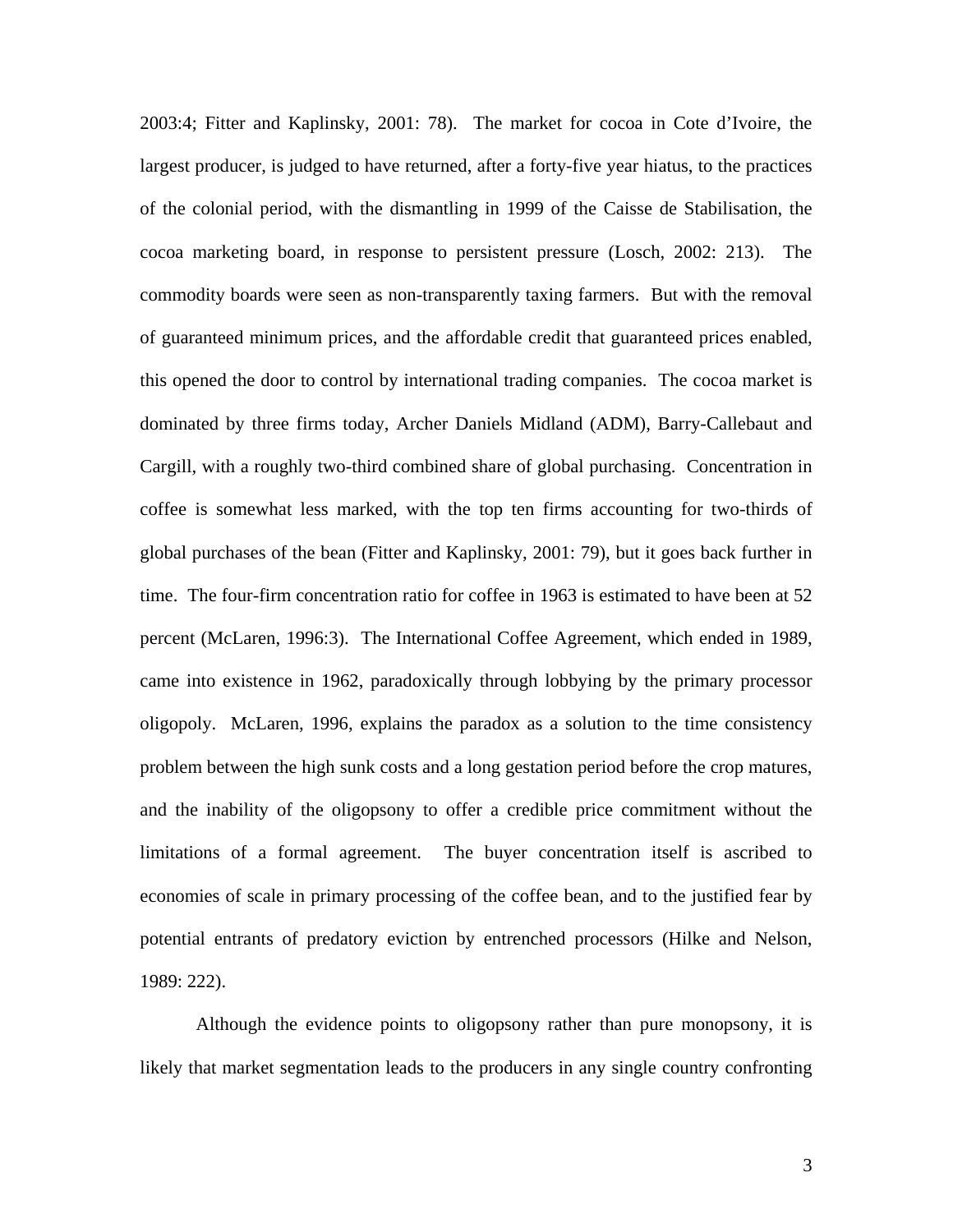one rather than more than one buyer. Even where there is more than one buyer active in a market, there is some evidence, for coffee, of buyer collusion on the purchase price. The objective evidence in support of this is that while the coefficient of variation in the price of coffee traded on the New York Coffee Exchange has gone up sharply since 1985, the spread of coffee purchase prices in the ten major exporting countries has fallen over the same period (Fitter and Kaplinsky, 2001: 78). Earlier evidence of output price manipulation is provided in Hilke and Nelson (1989).

## *III. Partial Equilibrium*

The basic partial equilibrium model is shown in Figure 1. The country is small and faces a fixed world price,  $P^{W}$ , of its export, which it supplies with the supply curve  $S_X$ . If it were able to export to the world market directly under perfect competition, it would export the quantity  $X^C$ . However, access to the world market is obtainable only by selling to one or more foreign firms that act as intermediaries between the domestic and world markets. We first assume that there is a single such firm, thus a monopsonist, and then consider a larger but fixed number of firms, forming an oligopsony.

#### *Monopsony*

If there is a single monopsonist firm, its profit maximization problem is illustrated in the figure. The monopsonist is assumed to have market power only in buying the good from this country, not in selling it on the world market. Thus its marginal revenue from additional purchases of the good from this country is simply the world price,  $P^{W}$ . However its marginal cost is not the price it pays for the country's export, since it faces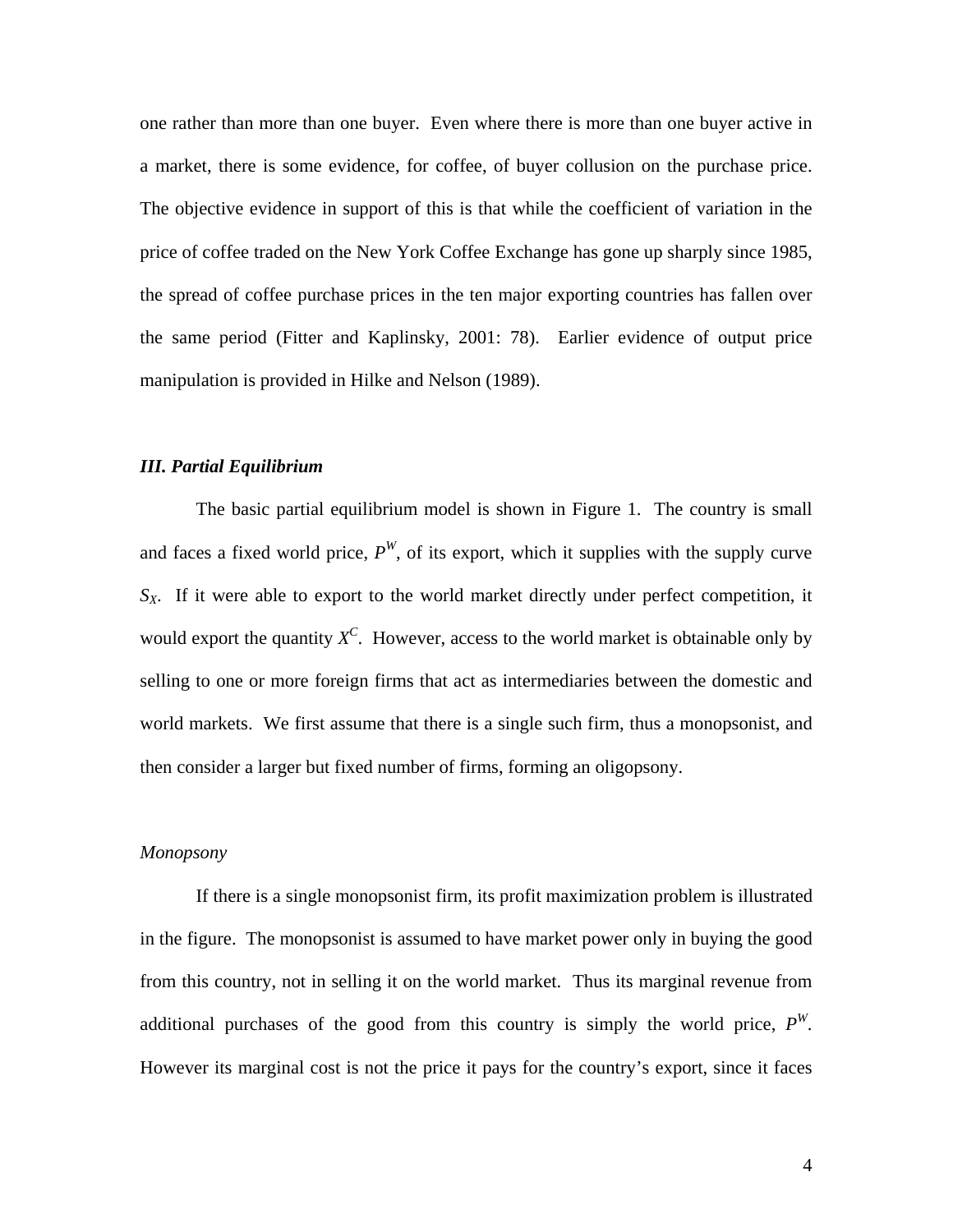the upward sloping supply curve and, if it expands its purchases, must pay a higher price not just for the marginal unit but for all infra-marginal ones as well. In the familiar manner of a monopoly seller, but reversed, it faces a marginal cost curve that is higher than the supply curve and, in the linear case shown, is simply half the distance from the vertical axis to that supply curve.<sup>[1](#page-6-0)</sup>

The monopsonist then maximizes profit by buying the country's export at the quantity that equates this marginal cost to the world price,  $X^M$ . By doing so it pushes down the price it must pay the country below the world price, causing a loss of producer surplus for the exporting country. The form this loss will take depends on the internal market structure of the country, which we will explore further when we look at general equilibrium in the next section. Suffice it to say that it is likely to include a fall in wages for workers in the country. There is also, of course, a dead-weight loss from the market distortion caused by the monopsonist, since the loss of producer surplus is larger than the profit earned by the monopsonist.

Now consider the policy options of the exporting country. The first-best allocation of resources from the world's perspective would be for the country to produce and sell  $X^C$ . But the obvious way to achieve that would be for the country to subsidize exports, and if it did so the foreign monopsonist would add the entire subsidy to its profit which would exceed the gain to domestic producers. The country would only lose. More effective, if it could be done, would be to impose a price floor on the monopsonist, preventing it from purchasing the good from domestic suppliers anything lower than a set price, despite their willingness to sell. If that could be enforced at a price below  $P^{W}$  but

1

<span id="page-6-0"></span><sup>&</sup>lt;sup>1</sup> That is, with a linear supply curve,  $p = a + bX$ , total cost is  $C = aX + bX^2$  and marginal cost is  $MC = aX + bX^2$  $dC/dX = a + 2bX$ , the graph of which has the same intercept as the supply curve and twice the slope.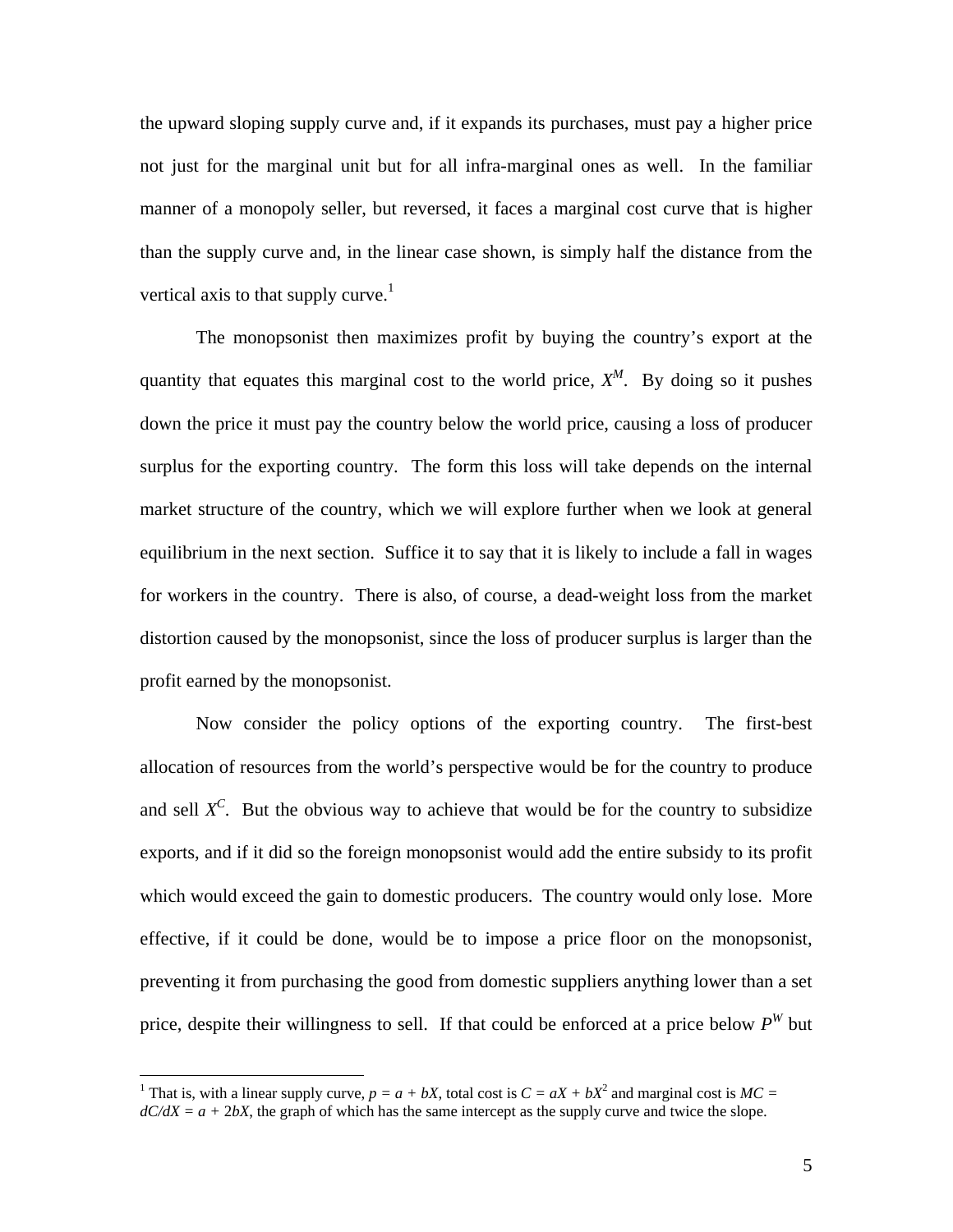close to it, the country would gain. Unfortunately, getting that price right, and enforcing it, is likely to be prohibitively difficult.

The policy we examine instead is an export tax. Set at a level *t* per unit of the good, this reduces the net benefit to the monopsonist from sales on the world market to *PW–t*, as shown, and causes it to *reduce* its purchases of the country's export. Therefore it moves the market further away from the optimum at  $X^C$ . However, if the tax is not too large, then the gain to the country in tax revenue, shown as the cross-hatched area between the two prices, must be smaller than the loss in producer surplus to suppliers, shown as the shaded area to the left of the supply curve. This is possible because the loss of monopsonist profit is even larger. In effect, the exporting country has taxed and thus expropriated a part of those profits.

### *Oligopsony*

Suppose now that there are *N* identical buyers of the product engaged in Cournot competition in the domestic market. They are price takers as sellers on the world market, as above, where they get the price  $P^{W}$  minus an export tax *t*. Let the domestic supply function be

$$
P = a + bX \tag{1}
$$

so that supply to the world market at price  $P^W$ , if it were direct, competitive, and tax-free would be

$$
X^c = (P^W - a)/b \tag{2}
$$

Each of the *N* buying firms sets a quantity of the good, *x*, that it buys on the domestic market, paying the price that clears that market  $P(x) = a + bNx$ . However, in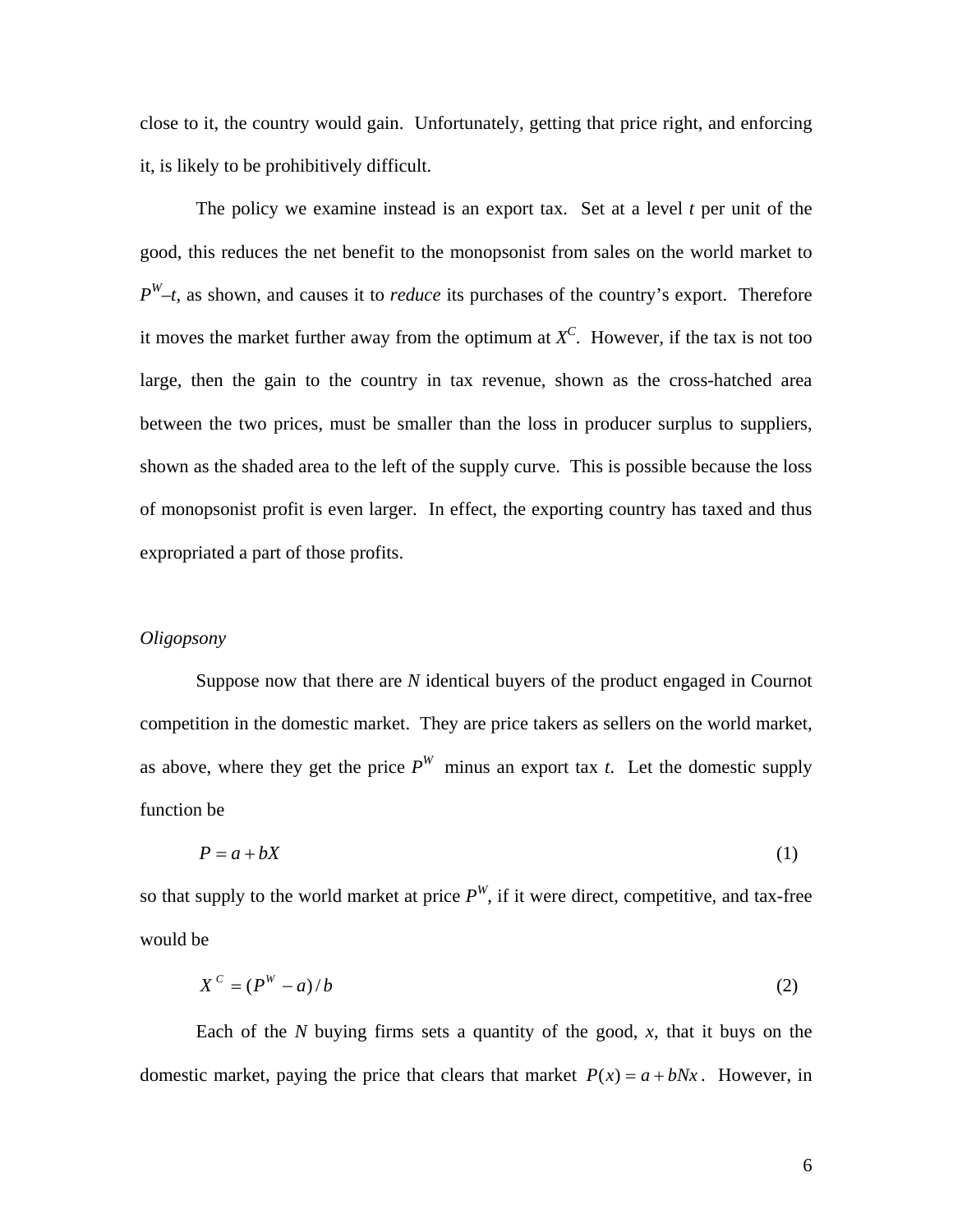standard Cournot fashion, in selecting *x* each firm takes as given the purchases of all other buyers, denoted  $X_{-1}$ . Thus it chooses *x* to maximize

$$
\pi = \{ (P^W - t) - [a + b(X_{-1} + x)] \} x \tag{3}
$$

This maximization yields

by

$$
x = (PW - t - a - bX-1)/2b
$$
 (4)

From which, since  $X_{-1} = (N-1)x$ , we get the following quantities and price in the oligopsony equilibrium:

$$
x^{0} = (P^{W} - t - a)/(N + 1)b
$$
\n(5)

$$
X^{O} = Nx^{O} = \frac{N}{N+1} \frac{(P^{W} - t - a)}{b} = \frac{N}{N+1} \left( X^{C} - \frac{t}{b} \right)
$$
(6)

$$
P^{O} = a + bX^{O} = \frac{1}{N+1}a + \frac{N}{N+1}(P^{W} - t)
$$
\n(7)

Relative to the competitive, untaxed equilibrium, producer surplus, *S*, is changed

$$
\Delta S = -\int_{P^o}^{P^c} S_X(P) dP = -\int_{P^o}^{P^c} [(P - a)/b] dP = -[P^2 / 2b - aP/b]_{P^o}^{P^c}
$$
  
= -(1/2b)  $\left[ P^{c^2} - 2aP^c - P^{o^2} + 2aP^o \right]$   
= -(1/2b)  $\left[ -2a(P^c - P^o) + (P^{c^2} - P^{o^2}) \right]$   
= -(1/2b)  $\left[ -2a(P^c - P^o) + (P^c - P^o)(P^c + P^o) \right]$   
= -(P^c - P^o)[(P^c + P^o)/2 - a]/b

which is, of course, negative. Relative to the same benchmark, government revenue from the tax is

$$
\Delta R = tX^0 \tag{9}
$$

The country's welfare, *W*, is changed by

$$
\Delta W = \Delta S + \Delta R \tag{10}
$$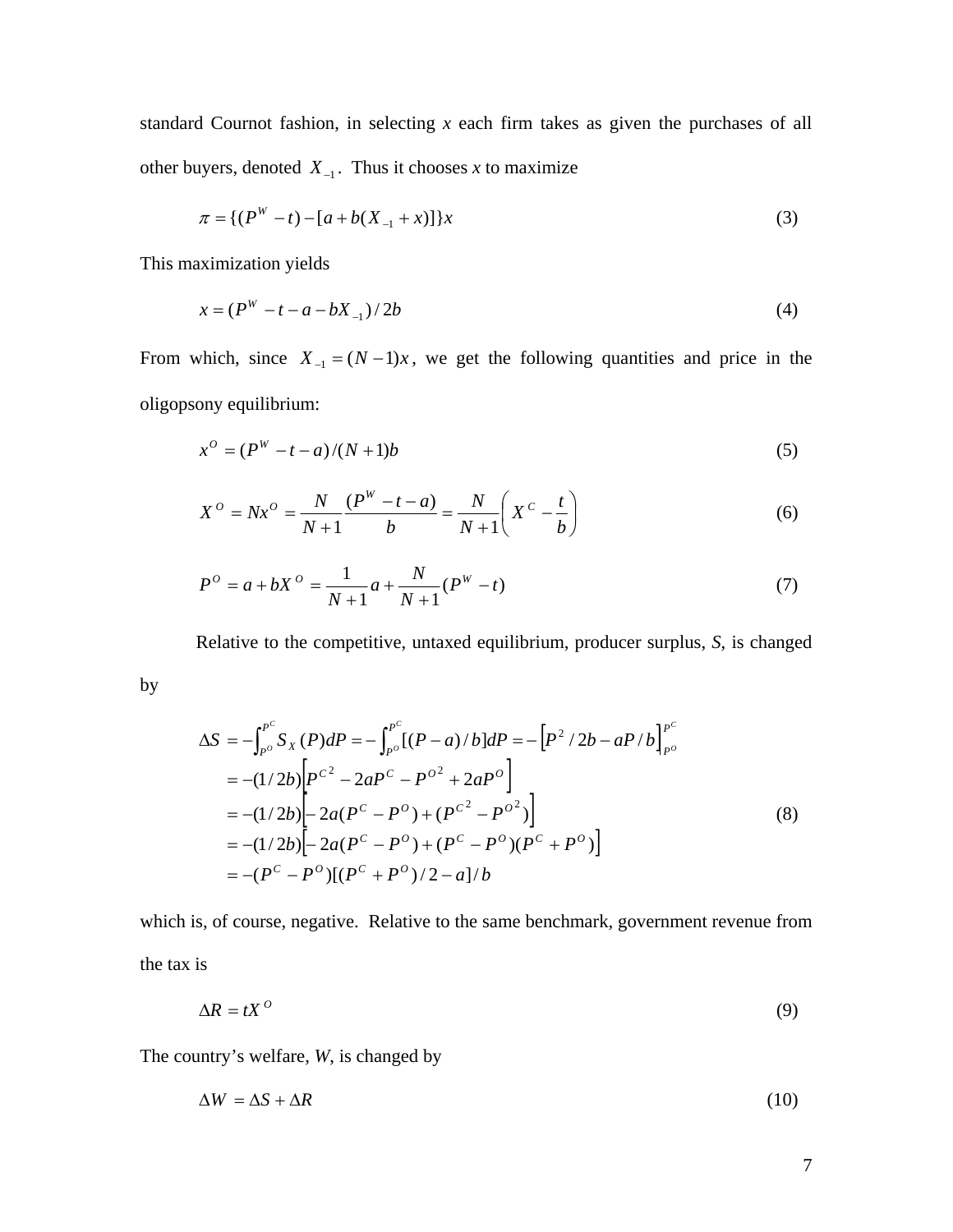Of interest is the effect on this of changing the tax,  $t$ , which affects  $\Delta S$  through  $P^{O}$  (see the second line of (8)) and affects  $\Delta R$  through *t* itself and  $X^{O}$ :

$$
\frac{d\Delta W}{dt} = \frac{d\Delta S}{dt} + \frac{d\Delta R}{dt} = \left[ \left( (P^{\circ} - a)/b \right) \frac{dP^{\circ}}{dt} \right] + \left[ X^{\circ} + t \frac{dX^{\circ}}{dt} \right] \tag{11}
$$

Differentiating (7) and (8), using (7) and (2), this becomes

$$
\frac{d\Delta W}{dt} = \left[ \left( (P^O - a)/b \right) \frac{d}{dt} \left( \frac{1}{N+1} a + \frac{N}{N+1} (P^W - t) \right) \right]
$$
  
+ 
$$
\left[ X^O + t \frac{d}{dt} \left( \frac{N}{N+1} \frac{(P^W - t - a)}{b} \right) \right]
$$
  
= 
$$
\left[ X^O \left( \frac{-N}{N+1} \right) \right] + \left[ X^O - \frac{N}{N+1} \left( \frac{t}{b} \right) \right]
$$
  
= 
$$
\frac{1}{N+1} X^O - \frac{N}{N+1} \left( \frac{t}{b} \right)
$$
  
= 
$$
\frac{1}{N+1} \frac{N}{N+1} \left( X^C - \frac{t}{b} \right) - \frac{N}{N+1} \left( \frac{t}{b} \right)
$$
  
= 
$$
\frac{N}{(N+1)^2} \left[ X^C - (N+2)t/b \right]
$$
 (12)

From this it is clear that, if  $t = 0$  then  $d\Delta W/dt > 0$ , so that a positive tax is necessarily beneficial for the exporting country. The optimal level of this tax is found by setting  $d\Delta W/dt = 0$ , from which

$$
\hat{t} = \frac{bX^c}{N+2} = \frac{P^w - a}{N+2}
$$
\n(13)

Thus the optimal tax goes to zero as the number of firms in the oligopsony goes to infinity.

Note that this solution also characterizes the monopsony case, for which *N*=1. In that case, (13) says that the optimal export tax is equal to one third of the gap between the world price and the price at which the country would just begin to supply a positive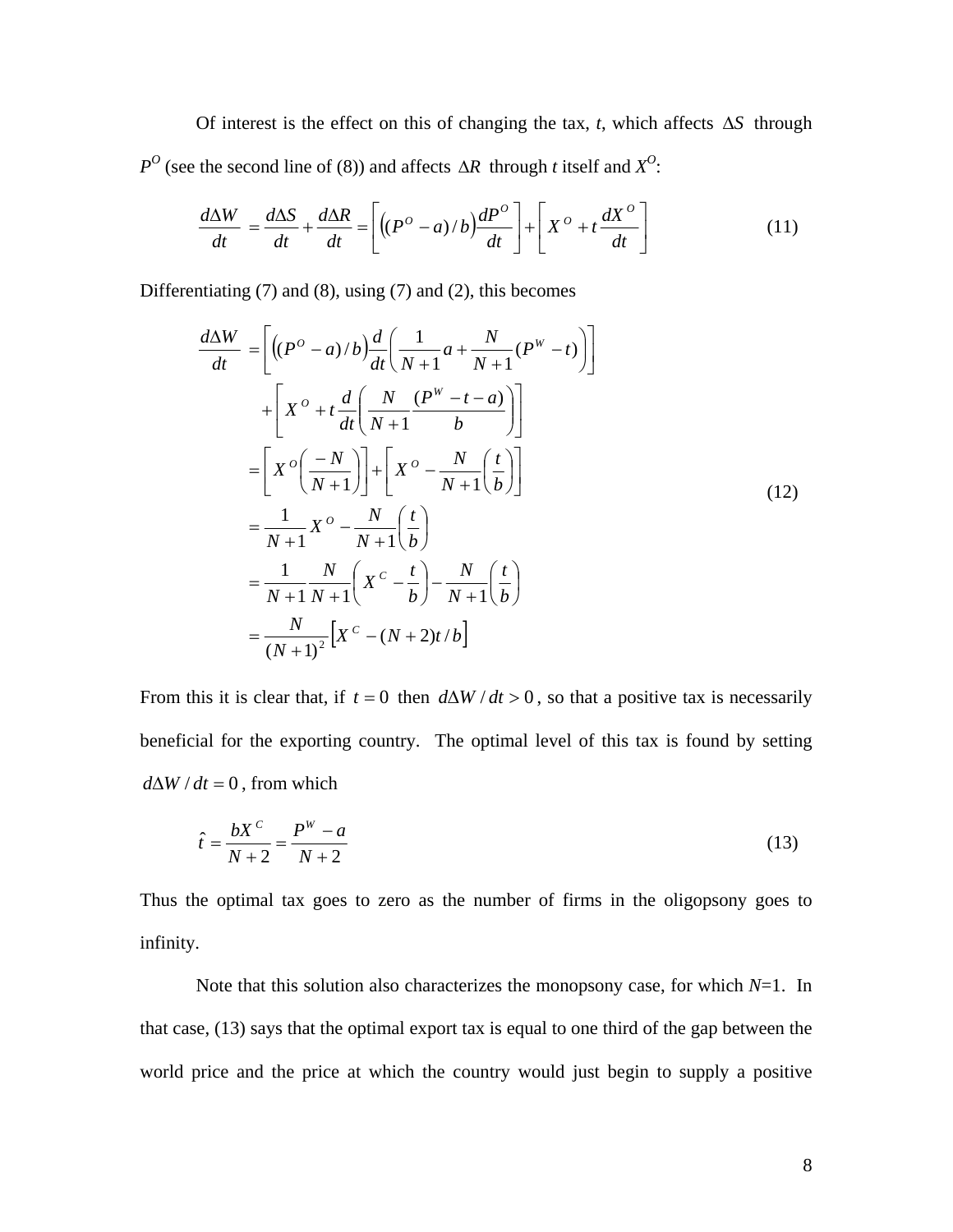quantity. The optimal tax is smaller for an oligopsony, equal to one fourth of this gap when there are two buyers, one fifth when there are three, and so on.

### *IV. General Equilibrium*

The analysis above was done in partial equilibrium, but a simple general equilibrium model would behave essentially the same. Suppose that the exporting country is able to produce two goods: a numeraire import good, *Y*, and the export good *X*. Suppose also that these are produced using labor, *L*, which is mobile between the industries, plus two specific factors, which are not: capital, *K*, in industry *Y*; and a natural resource, *T*, in *X*. Then with conventional neoclassical production functions in both industries, the country's supply of good *X* will depend positively on its price relative to the numeraire, *Y*. The analysis of section III can be reinterpreted as applying to this general equilibrium model without modification.

Figure 2 illustrates, under the additional assumption that the country consumes only good *Y*, so that it can be used to measure its well-being.

Production possibilities are shown by the curve  $Y_0X_0$ . Downward sloping straight lines indicate, by their slopes (in absolute value) the several relative prices of *X* that we have discussed: the world price,  $P^{W}$ , at which the country would under competition produce at *C* and achieve income  $Y^C$ ; the lower price  $P^M$  paid by an untaxed monopsonist, at which the country produces at *M* and earns the lower income  $Y^M$ ; and the even lower price  $P^{TD}$  that prevails in the domestic economy when the monopsonist is taxed, and production takes place at *T*. Earned income then is even lower, but it is augmented by the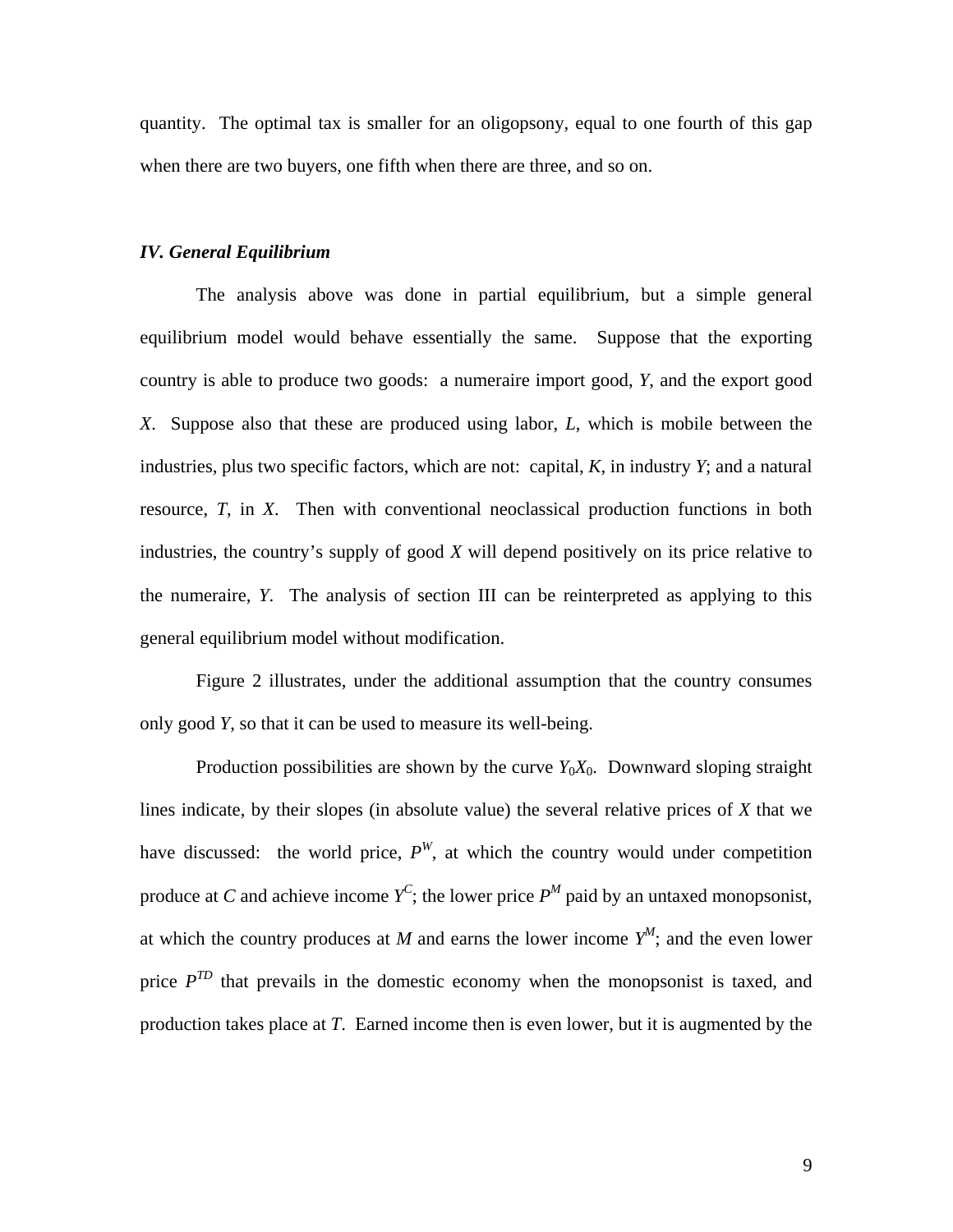tariff revenue, R, yielding an income  $Y^T$ , since the monopsonist actually pays to the country (not to private sellers) the higher price  $P^{TM}$  that is inclusive of the tariff.

The main contribution that the general equilibrium model provides, then, is to suggest implications beyond the export industry, implications that are familiar from the literature on the specific-factors model. $2$  For example, by depressing the domestic price of *X* below the world price, the monopsonist (or oligopsonist) in this specific-factors model reduces the real return to the natural resource, increases the real return to capital, and has an ambiguous effect on the real wage of labor, pushing a larger fraction of the labor force into the numeraire manufacturing sector. This might perhaps be viewed as beneficial, by promoting industry, but given the country's assumed comparative advantage in good *X*, it definitely suffers a static welfare loss (from  $Y^C$  to  $Y^M$  in the figure).

The optimal export tax pushes the domestic price of *X* even further down, and increases each of the effects just mentioned except the welfare loss. That is, the returns to the natural resource fall even more due to the tax, while the return to capital rises even more. But the revenue from the tax recaptures part of the static welfare loss. Presumably this revenue could be allocated as desired by the country's government, perhaps to compensate the owners of the natural resource.

#### *V. Conclusion*

 Developing countries facing a single or few-buyer market for primary commodity exports suffer a loss of producer surplus due to a reduction of price and quantity exported relative to the free market outcome. Any countervailing power they may once have

<span id="page-11-0"></span> $\frac{1}{2}$  $2^2$  See just about any text on international trade, such as Krugman and Obstfeld (2003, ch. 3).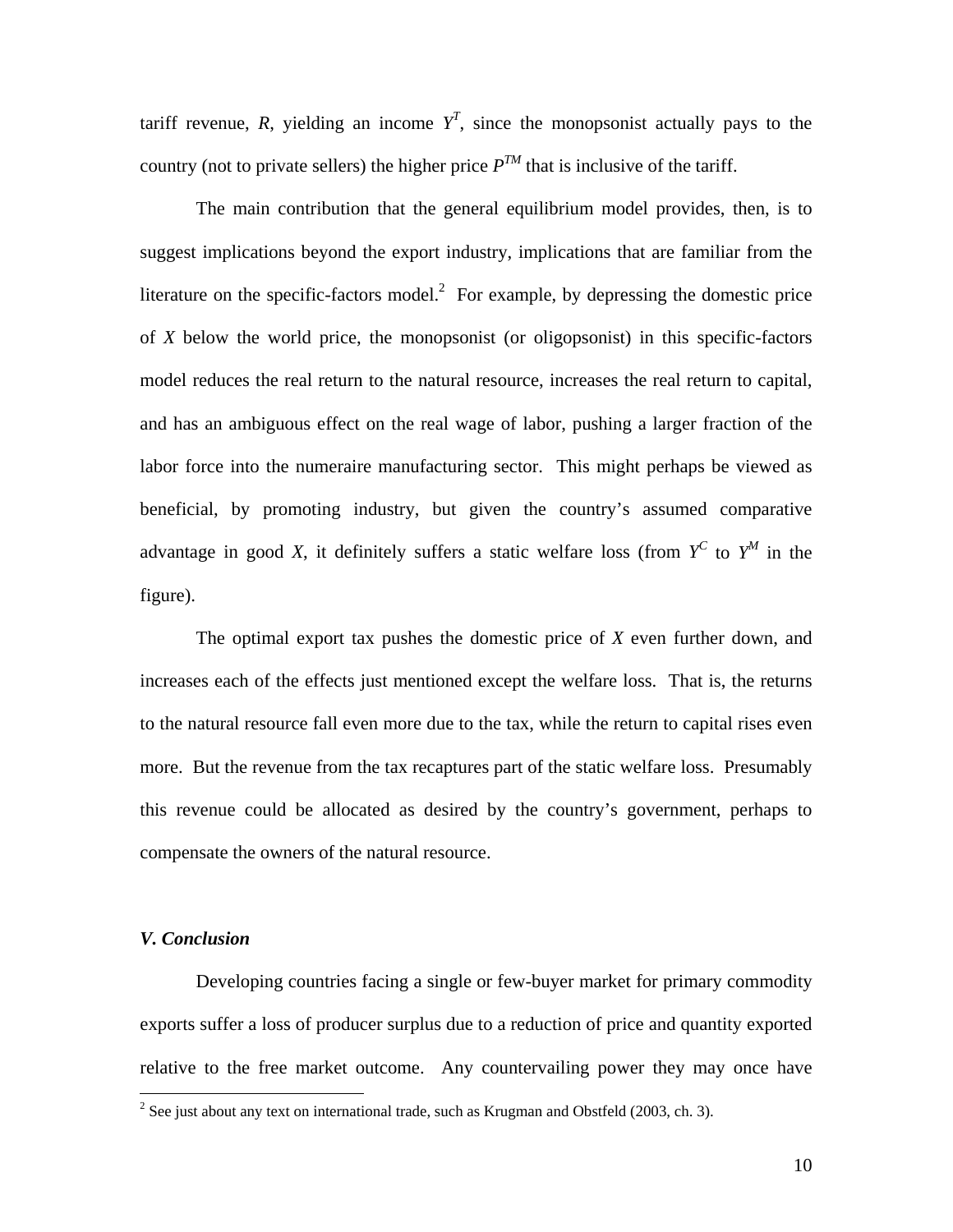exercised through state-run marketing boards has gone with the abolition of those boards, a standard condition attached to structural adjustment programmes of the IMF and the World Bank. This has atomised producers, at a time when buyer concentration was increasing, with technological developments favoring larger scales of operation.

An export tax levied by the producing country is one possible corrective. This reduces the quantity exported even further, but offers a way by which the exporting country can expropriate a part of the profits of the monopsonist/oligopsonist.

The paper demonstrates in a simple model that the optimal tax is equal to onethird of the gap between the world price and price at which the country would just begin to supply a positive quantity. The optimal tax is smaller for an oligopsony, equal to one fourth of this gap when there are two buyers, one fifth when there are three, and so on.

The general equilibrium results of an export tax show reduced returns to the specific factor in the commodity export sector, but the revenue from the tax recaptures part of the static welfare loss from movement of non-specific factors away from the sector with comparative advantage.

Futures markets and/or enforceable forward contracts, as correctives to buyer opportunism, typically do not have a time horizon long enough to match the gestation period to crop maturity for perennials. Other possible alternatives to an export tax are restoration of international commodity agreements or commodity marketing boards. Until that happens, an optimal tax by the exporting country yields a share of the profits of the buying monopsony/oligopsony. For developing countries principally reliant on one or a few primary commodity exports, this could make all the difference between meeting, or failing to meet, the millennium development goals.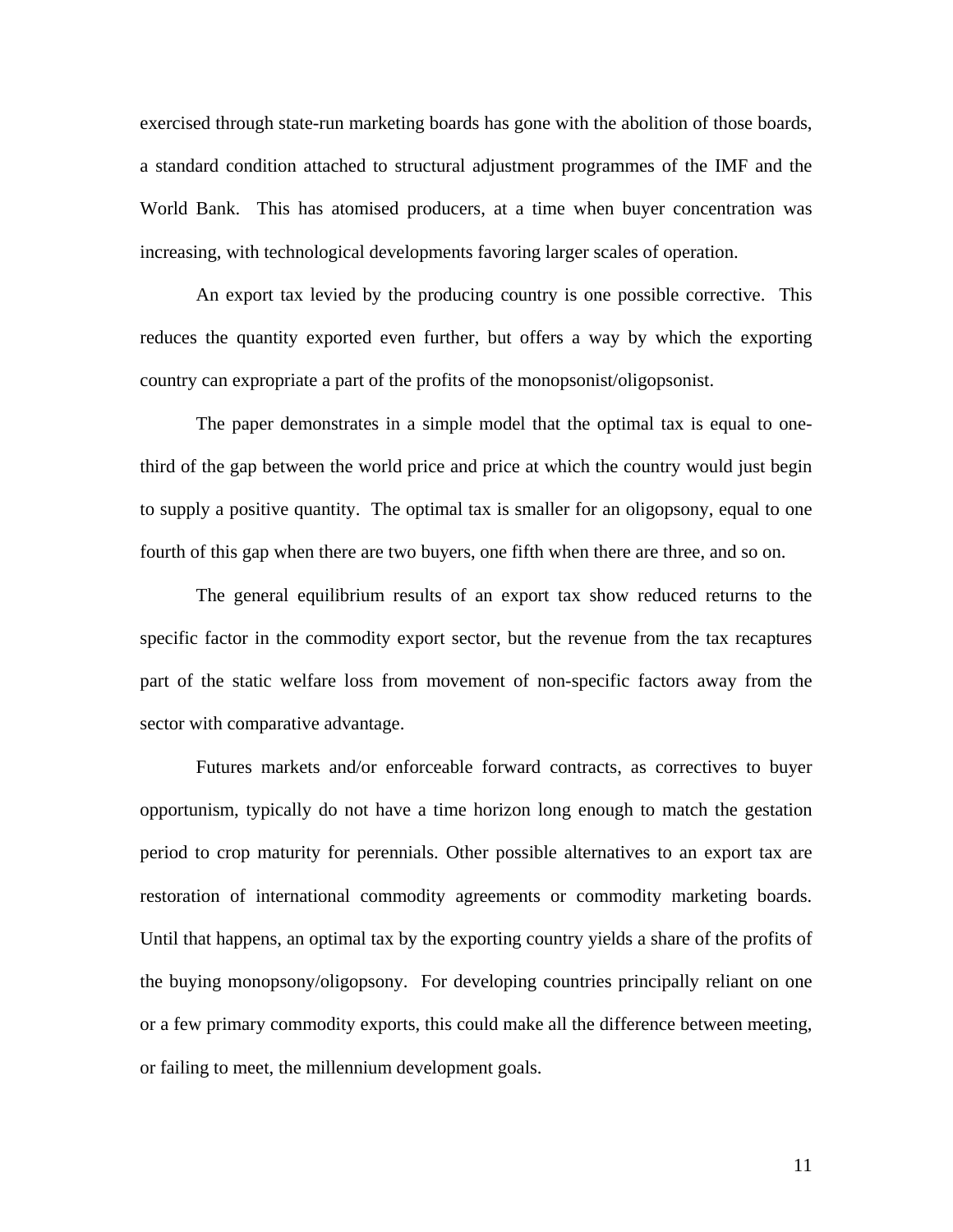## *References:*

- Brander, James and Barbara Spencer, 1981. "Tariffs and the Extraction of Foreign Monopoly Rents under Potential Entry," *Canadian Journal of Economics* 14:3 (August); 371-389.
- Fitter, Robert and Raphael Kaplinsky, 2001. "Who Gains from Product Rents as the Coffee Market Becomes More Differentiated?" *IDS Bulletin*, 32; 69-82.
- Hilke, John C. and Philip B. Nelson, 1989. "Strategic Behaviour and Attempted Monopolisation: The Coffee (General Foods) Case", in John E. Kwoka and Lawrence J. White, *The Antitrust Revolution*, Scott Foresman.
- Johnson, Harry G., 1954. "Optimum Tariffs and Retaliation," *Review of Economic Studies* 21, pp. 142 153.
- Kieffer, G.-A., 2000. "Cargill Relance la Guerre du Cacao en Cote d'Ivoire." *La Tribune*, 11 November.
- Kousari, Kamran, 2005. "Competition Policy and the Global Coffee and Cocoa Value Chains*."* (UNCTAD; mimeo).
- Krugman, Paul and Maurice Obstfeld, 2003. *International Economics*, 6<sup>th</sup> edition, New York: Addison-Wesley-Longman.
- Losch, Bruno 2002. "Global Restructuring and Liberalization: Côte d'Ivoire and the End of the International Cocoa Market?" *Journal of Agrarian Change*, 2:2 (April); 206-227.
- McLaren, John, 1996. "Why Did Big Coffee Seek Regulation? A Study in Transaction Costs Economics." (Columbia University; mimeo).
- World Trade Organization, 2003. *Non-Paper on the Need for Urgent Action in WTO to Deal With the Crisis Situation Created by the Long-term Trend Towards Decline in Prices of Primary Commodities to the Trade and Development of Developing Countries Which Are Heavily Dependent on Their Exports.* WT/COMTD/W/113, 19 May 2003, Communication from Kenya Uganda and Tanzania.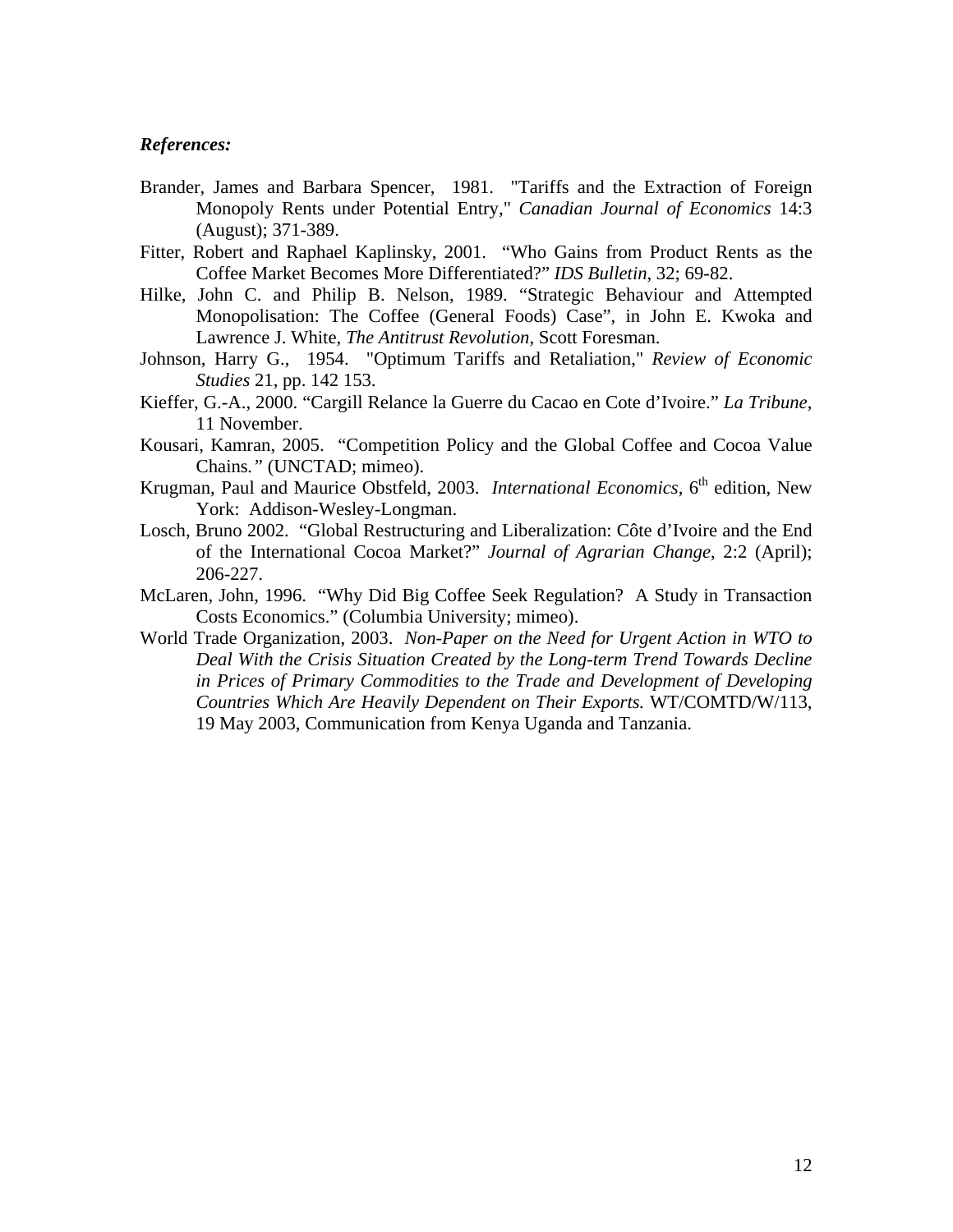

Figure 1 Exports under Competition (C), Monopsony (M), and Monopsony with Export Tax (T)